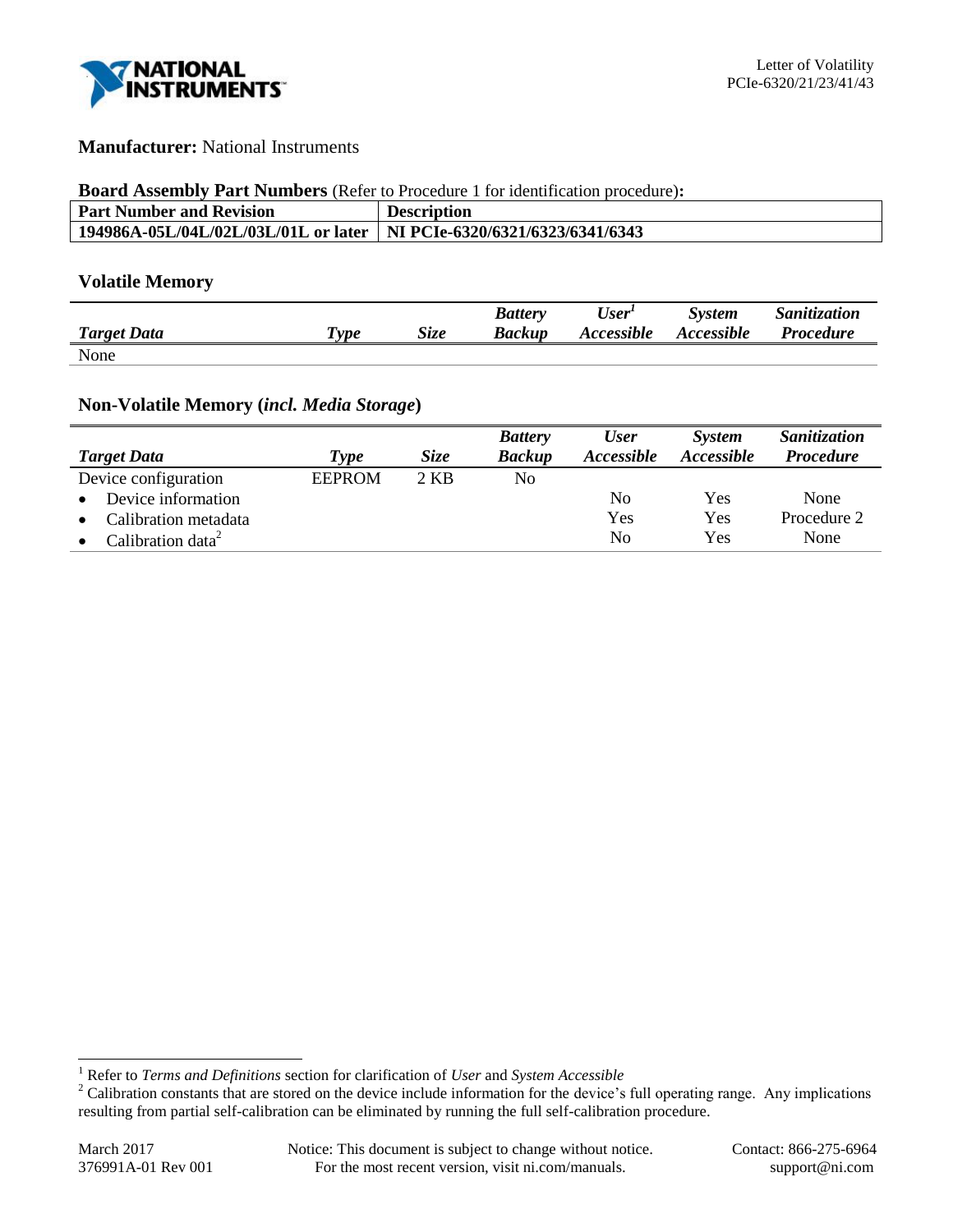

# **Procedures**

## **Procedure 1 – Board Assembly Part Number identification:**

To determine the Board Assembly Part Number and Revision, refer to the "P/N" label applied to the surface of your product as shown below. The Assembly Part Number should be formatted as "P/N: ######a-vvL" where "a" is the letter revision of the Board Assembly (eg. A, B, C…X) and the "vv" is the type definition ( $01 = 6343$ ,  $02 = 6323$ ,  $03 = 6341$ ,  $04 = 6321$ ,  $05 = 6320$ ).



### **Procedure 2 – Device Configuration EEPROM (Calibration Metadata):**

The user-accessible areas of the Device Configuration EEPROM are exposed through a calibration Applications Programming Interface (API) in LabVIEW. To clear the Calibration Metadata area, complete the following steps:

- 1. To clear the calibration password, use the DAQmx Change External Calibration Password.vi to overwrite the current password of the device you wish to clear.
- 2. The user-accessible area of the Device Configuration EEPROM can be cleared using the NI DAQmx API. For instructions on how to clear these areas, go to [www.ni.com/info](http://www.ni.com/info) and enter info code *DAQmxLOV.*